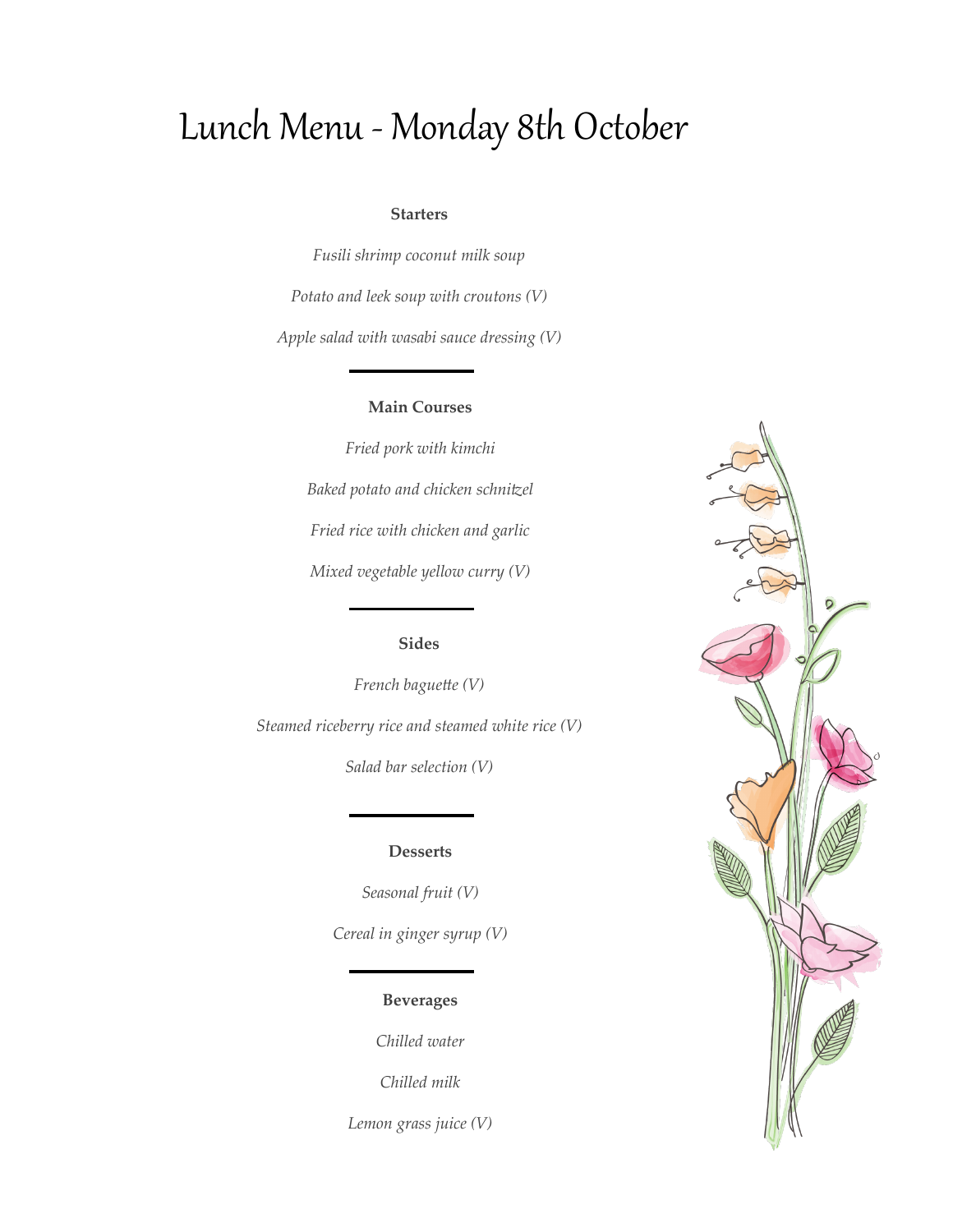# Lunch Menu - Tuesday 9th October

### **Starters**

*Sour and spicy smoked dry fish soup Cauliflower cream soup with croutons (V)*

*Indian salad (V)*

### **Main Courses**

*Pasta and pesto sauce (V) Pork schnitzel and crispy roasted potato Chinese roll noodle soup (V) Spaghetti with Thai sausage*

## **Sides**

*French baguette (V) Steamed riceberry rice and steamed white rice (V)*

*Salad bar selection (V)*

### **Desserts**

*Seasonal fruit (V) Grass jelly with tea latte (V)* 

## **Beverages**

*Chilled water*

*Chilled milk*

 *Bael fruit juice (V)*

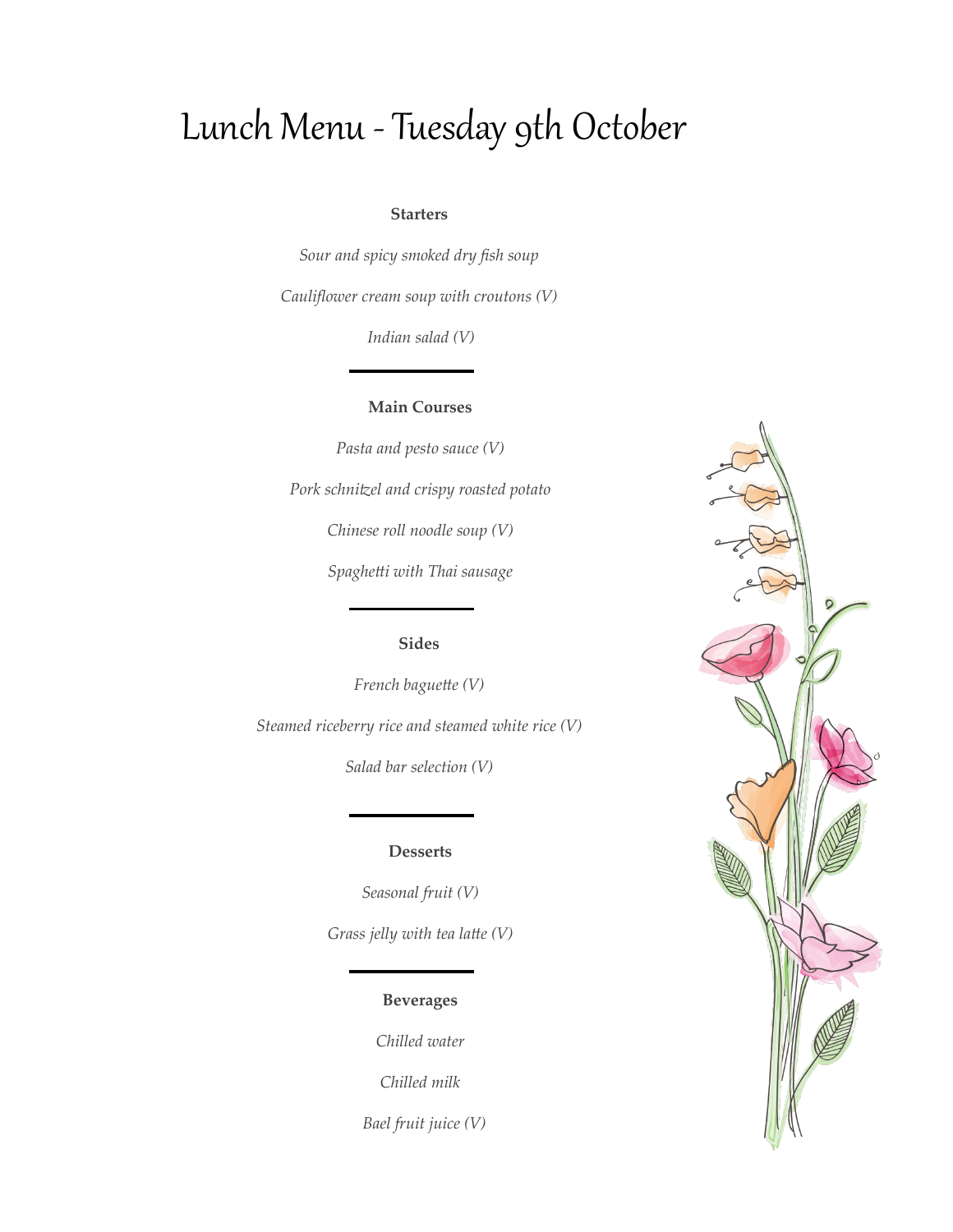# Lunch Menu - Wednesday 10th October

## **Starters**

*Tom Yum Chicken Pumpkin cream soup with croutons (V)*

*Grilled fish salad*

## **Main Courses**

*Spaghetti with seafood and pepper Thai Green Curry with coconut shoots (V) Steamed oringi mushrooms with rice (V) Pork steak paprica and crispy roasted potatoes*

## **Sides**

*French baguette (V) Steamed riceberry rice and steamed white rice (V)*

*Salad bar selection (V)*

### **Desserts**

*Seasonal fruit (V)*

*Bananas in sweet coconut milk (V)*

## **Beverages**

*Chilled water*

*Chilled milk*

 *Pandanus juice (V)*

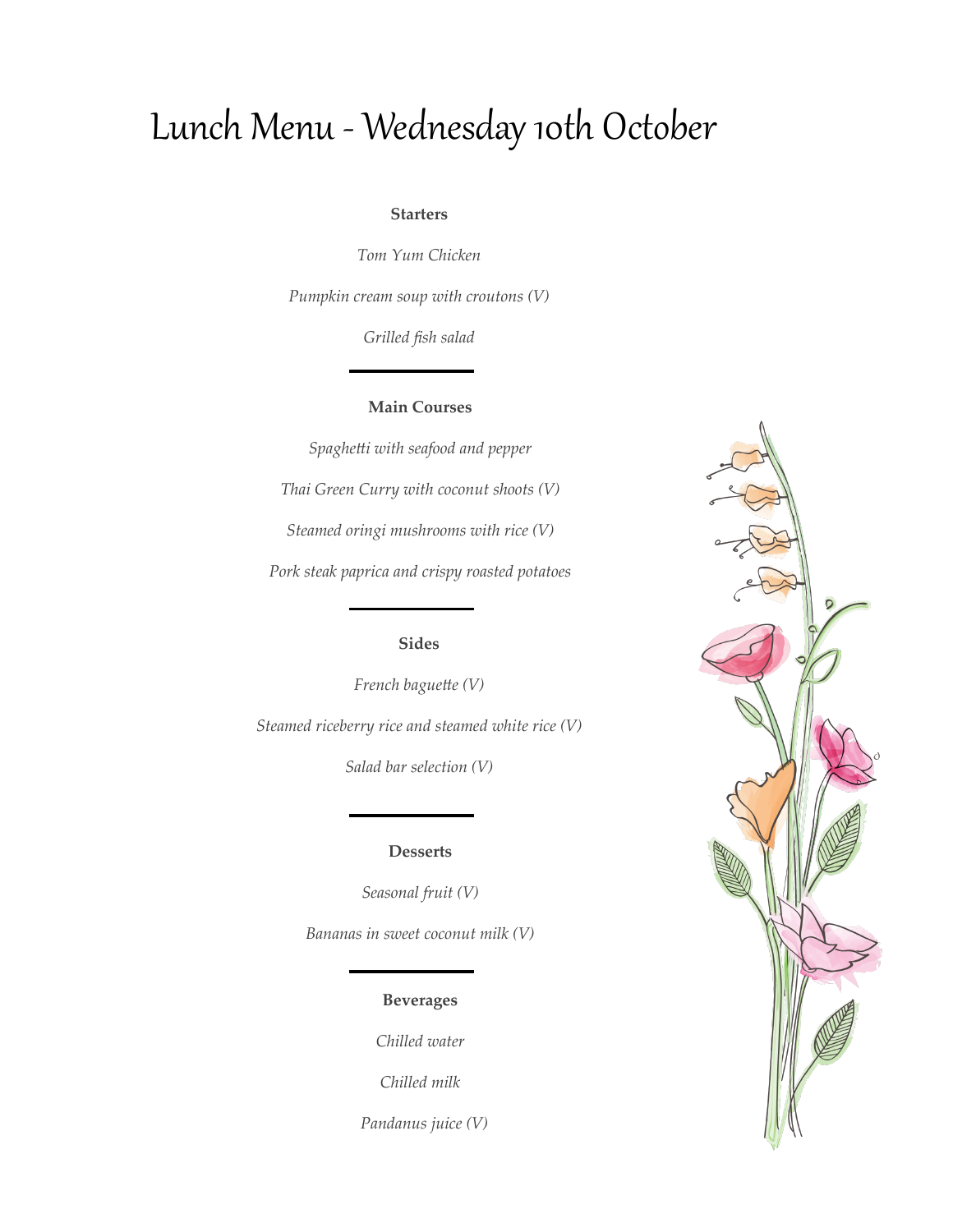# Lunch Menu - Thursday 11th October

### **Starters**

*Minced pork and onion soup*

*Spinach cream soup with croutons (V)*

*Corn salad (V)*

## **Main Courses**

*Stir fried spicy fish*

*Penne pasta bake with cheese and tomatoes (V)*

 *Noodles with creamy tom yum soup (V)*

*Grilled breast of chicken with mashed potato and grilled vegetables*

## **Sides**

*French baguette (V)*

*Steamed riceberry rice and steamed white rice (V)*

*Salad bar selection (V)*

## **Desserts**

*Seasonal fruit (V)*

*Caramelised crisps in coconut milk (V)*

## **Beverages**

*Chilled water*

*Chilled milk*

*Traditional lemonade (V)*

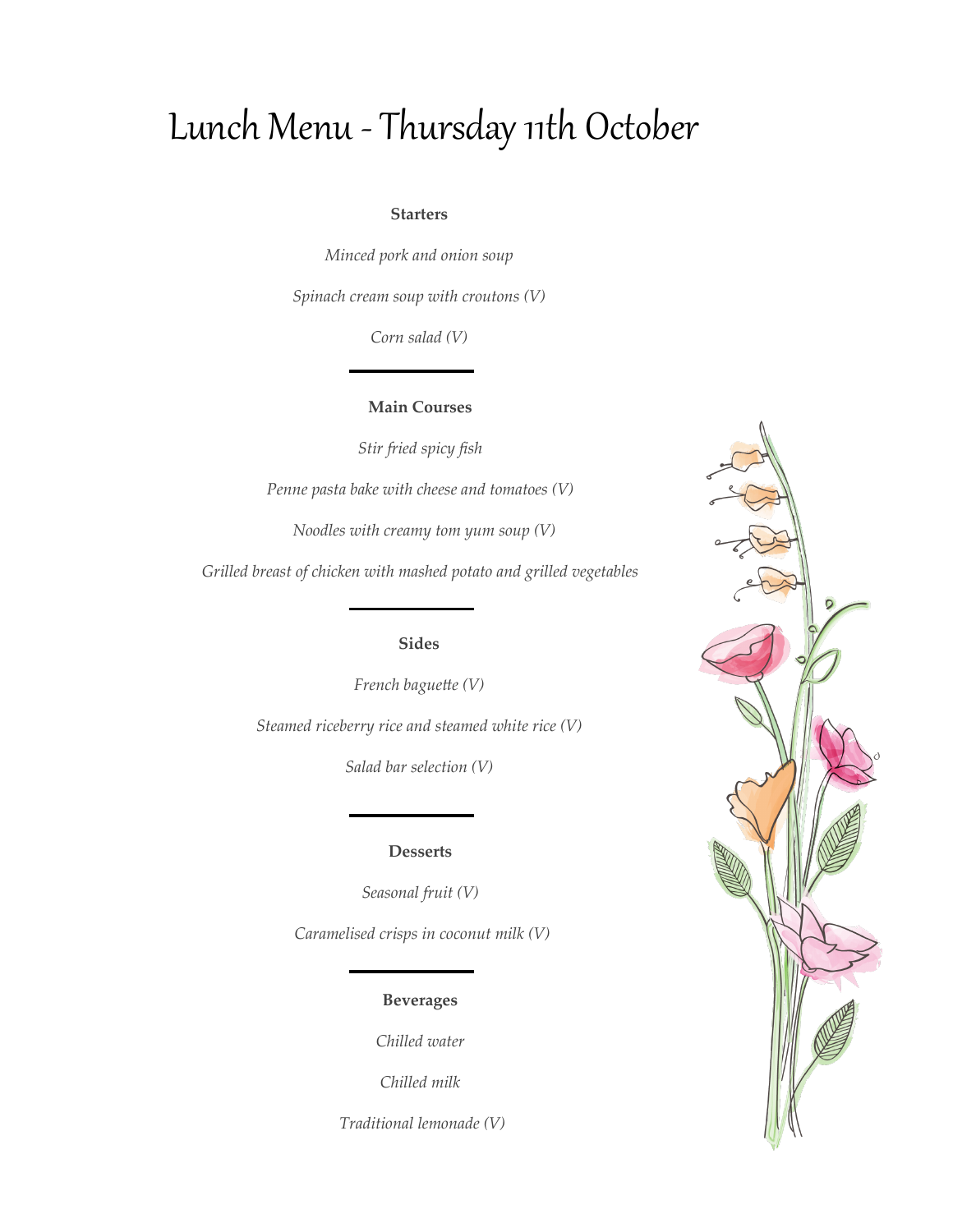# Lunch Menu -Friday 12th October

### **Starters**

*Pork and potato soup* 

*Corn cream soup with croutons (V)*

*Caesar salad*

## **Main Courses**

*Fried minced fishballs Battered fish and chips with seasonal vegetables*

*Tom yum creamy soup with mushrooms (V)*

*Mexican chicken steak*

## **Sides**

*French baguette (V) Steamed riceberry rice and steamed white rice (V)*

*Salad bar selection (V)*

### **Desserts**

*Seasonal fruit (V)*

*Thai cocnut milk custard—khanom Thai / ice-cream (V)*

## **Beverages**

*Chilled water*

*Chilled milk*

*Longan juice (V)*

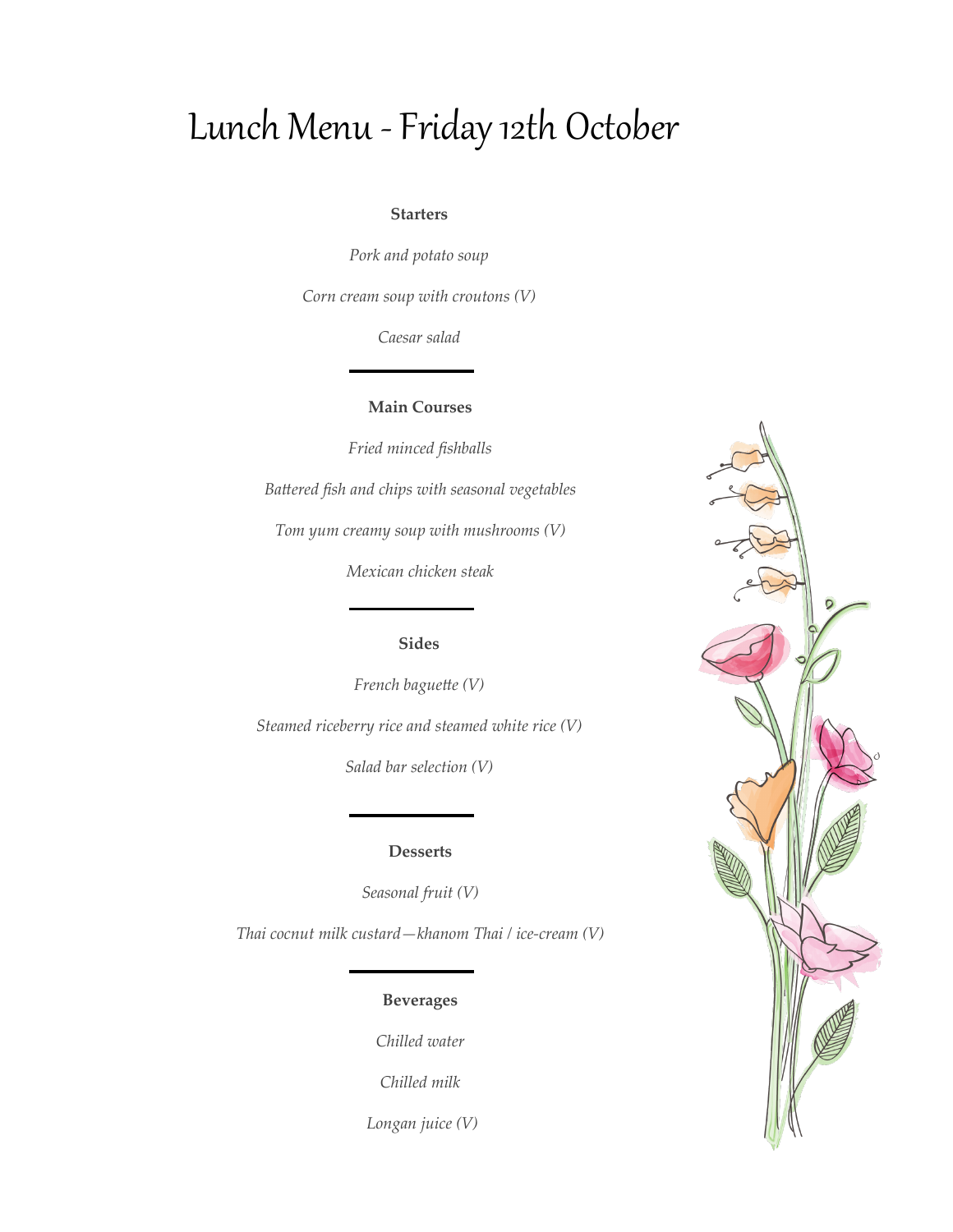# Lunch Menu - Saturday 13th October

### **Starters**

*Tom yum pork stew noodle soup Creamy tomato soup with croutons (V)*

*Cucumber salad (V)*

## **Main Courses**

*Salted egg Thai style salad Traditional minced pork lasagne Fried minced mushroom with garlic and pepper (V) Stir fried linguine with clams and garlic butter*

## **Sides**

*French baguette (V) Steamed riceberry rice and steamed white rice (V)*

*Salad bar selection (V)*

## **Desserts**

*Seasonal fruit (V)*

*Thai pandan short vermicelli in palm sugar and coconut milk (V)*

## **Beverages**

*Chilled water*

*Chilled milk*

*Roselle juice (V)*